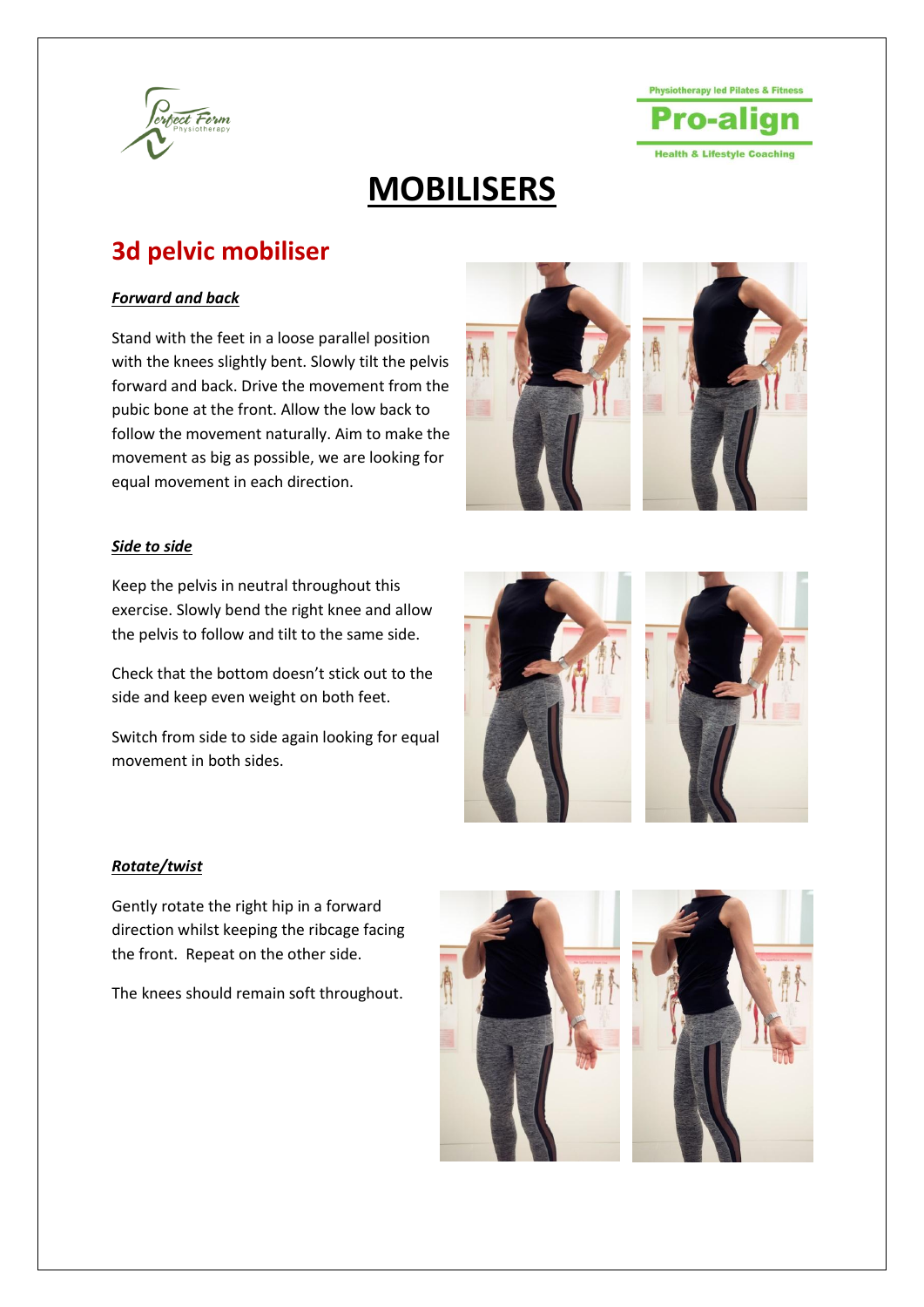



## *Full spinal mobility*

### *Side to side*

Repeat the pelvis tilts from the previous exercise and this time allow the throax to side bend also. Keep your eye line forwards and the breast bone over the pelvis.



### *Forward and back.*

This time the spine moves from flexion to extension. Again keep the body stacked with the breast bone over the pelvis. Keep the eye line facing forwards and allow the head and neck to tilt with the spine.



In both of these mobilisers the head follows the direction of the pelvis and the thorax moves in the opposite direction.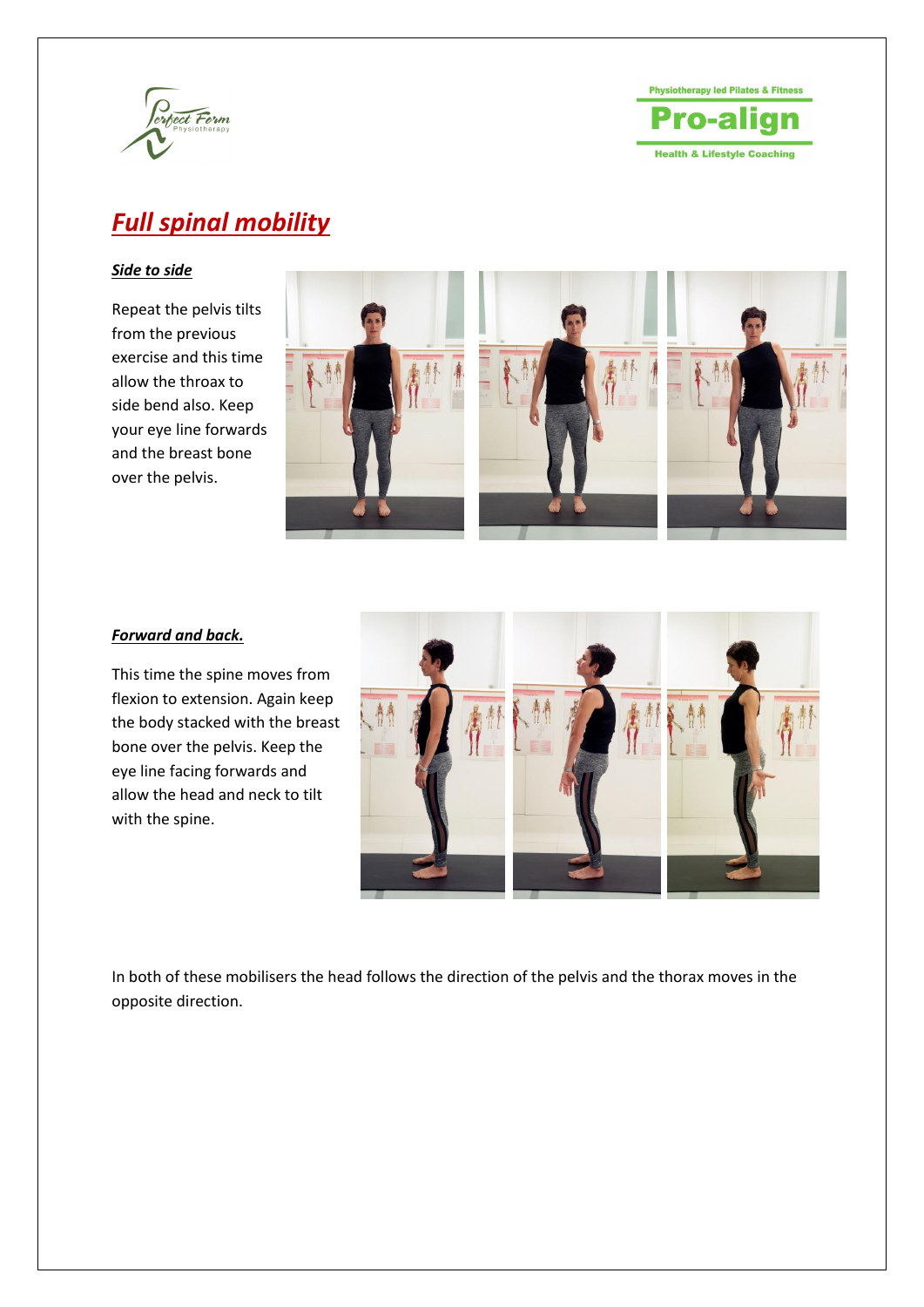



### **3d thoracic mobilisers and core activation**

*Reaches low and neutral (forward, side and rotate)*







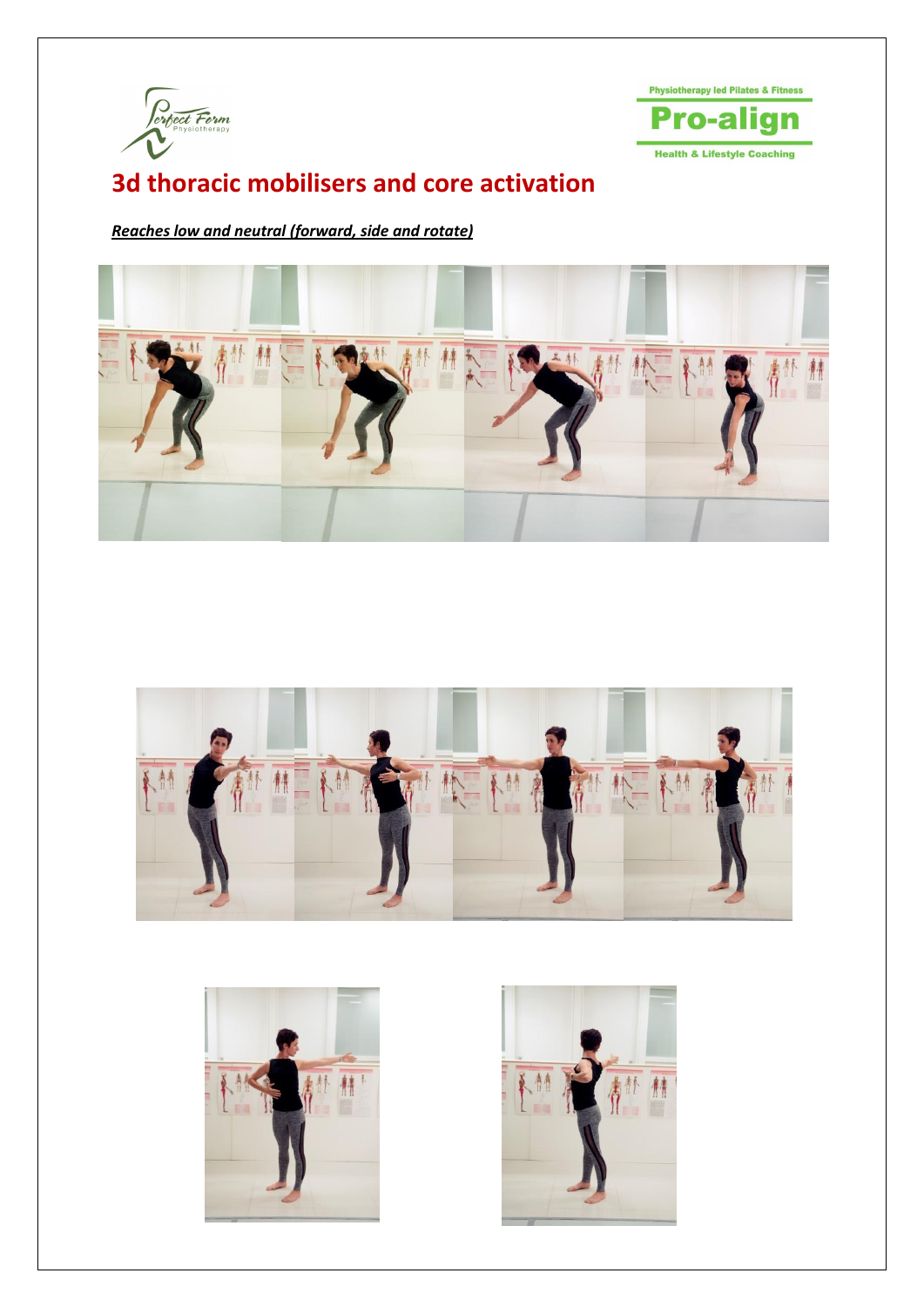

### *High reaches (forward, back, side, high rotate)*

The above mobility programme should be rhythmic in nature and alternate from one side to the other. You want to reach as far as you can to open up the body and lengthen through the tissues.

You may want to have the visual of standing in front of a large compass and reaching to all points of this target; North, north east, east etc.

### *Type 2 reaches*

This stretch involves a high reach and a bend of the same side knee to enlongate the stretch further.

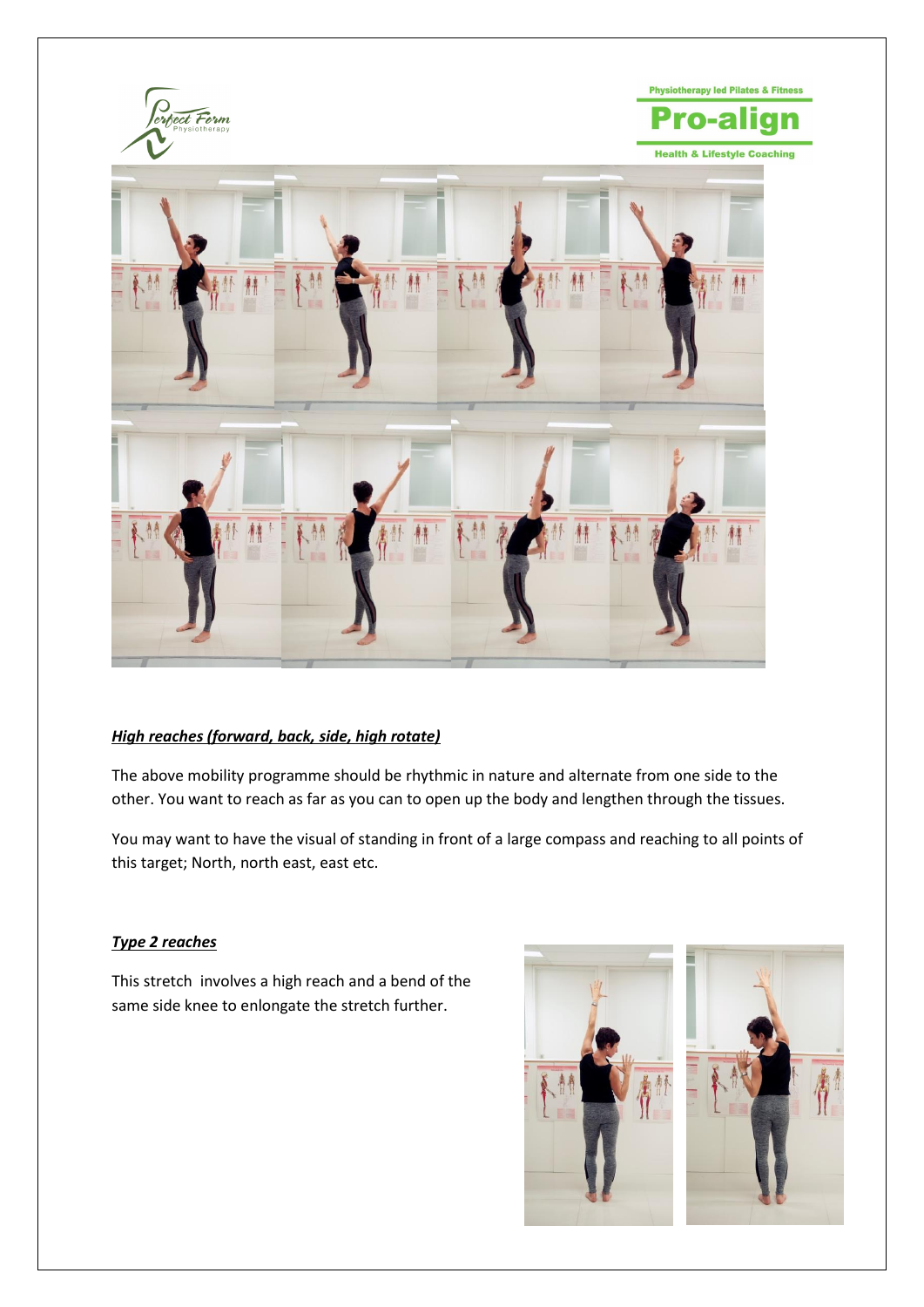

**Physiotherapy led Pilates & Fitness** rn-a **Health & Lifestyle Coaching** 

### *Hip flexors*



Start in split stance with both legs straight. Slowly lean forwards onto the lead leg and bend the knee. There should be a corresponding gentle opening in the rear hip flexor region. The pelvis should rotate away from the lead leg as momentum travels forward.

The second variation is to reach up high with the arm (same as rear leg) to increase the stretch in the hip flexors and now side waist. Reach up as you lean forward and release as you return.

The final variation adds a simultaneous rotation lead by the opposite arm. As momentum drives forward the same side arm reaches high and the opposite arm opens to the side causing the trunk to rotate away.

### *Hamstrings*

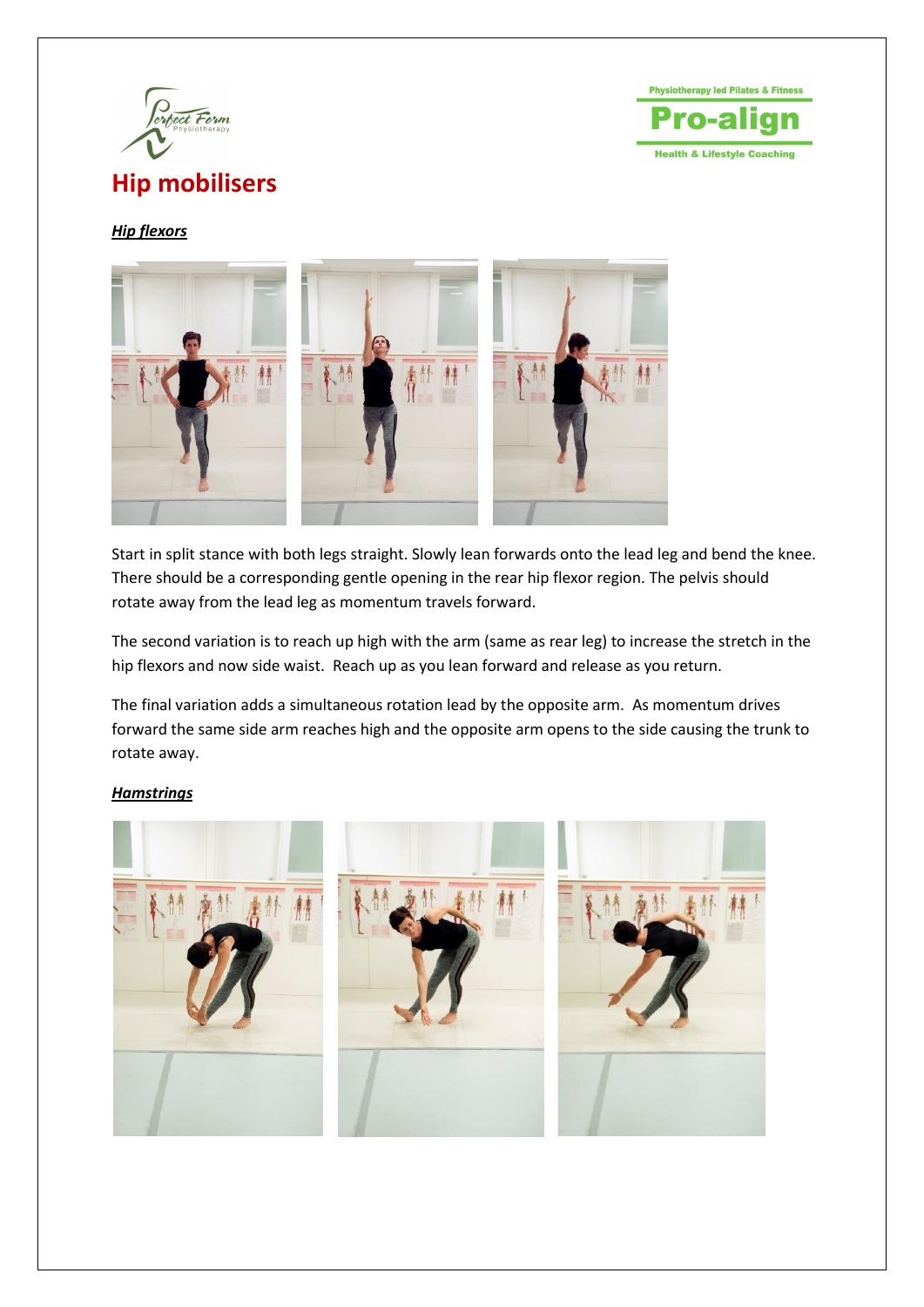



Start in split stance right foot forward. Shift the hips backwards keeping the lead leg straight and the foot flexed. The weight should be on the outer border of the heel. Have a sense of lengthening the leg as opposed to sinking back into the knee joint. Return to standing again and repeat in a rhythmic fashion back and forth. Repeat on the other side.

As a progression reach the hand towards and away from the lead leg. This will emphasize the inner and outer hamstrings. Allow the pelvis to follow this movement it doesn't need to remain level.

### *Adductors*



Start with the feet wide set and facing forward. Step the right leg forward to be in offset stance. Allow the pelvis and hips to shift to the right keep the left leg straight and the foot in flat contact with the floor. You should feel a gentle stretch into the left inner thigh.

The first variation is to reach up high with the right arm. This will encourage a left side bend in the trunk.

The second variation is to reach forward with the left arm adding some rotation with the trunk and increasing the stretch in the inner thigh/ hips and thorax.

### *Side line*

Start with the right leg behind, and the foot flexed.

Allow the pelvis to shift to the right and reach up and over with that same side arm. Move in and out of this mobiliser trying to create more length with each repetition.